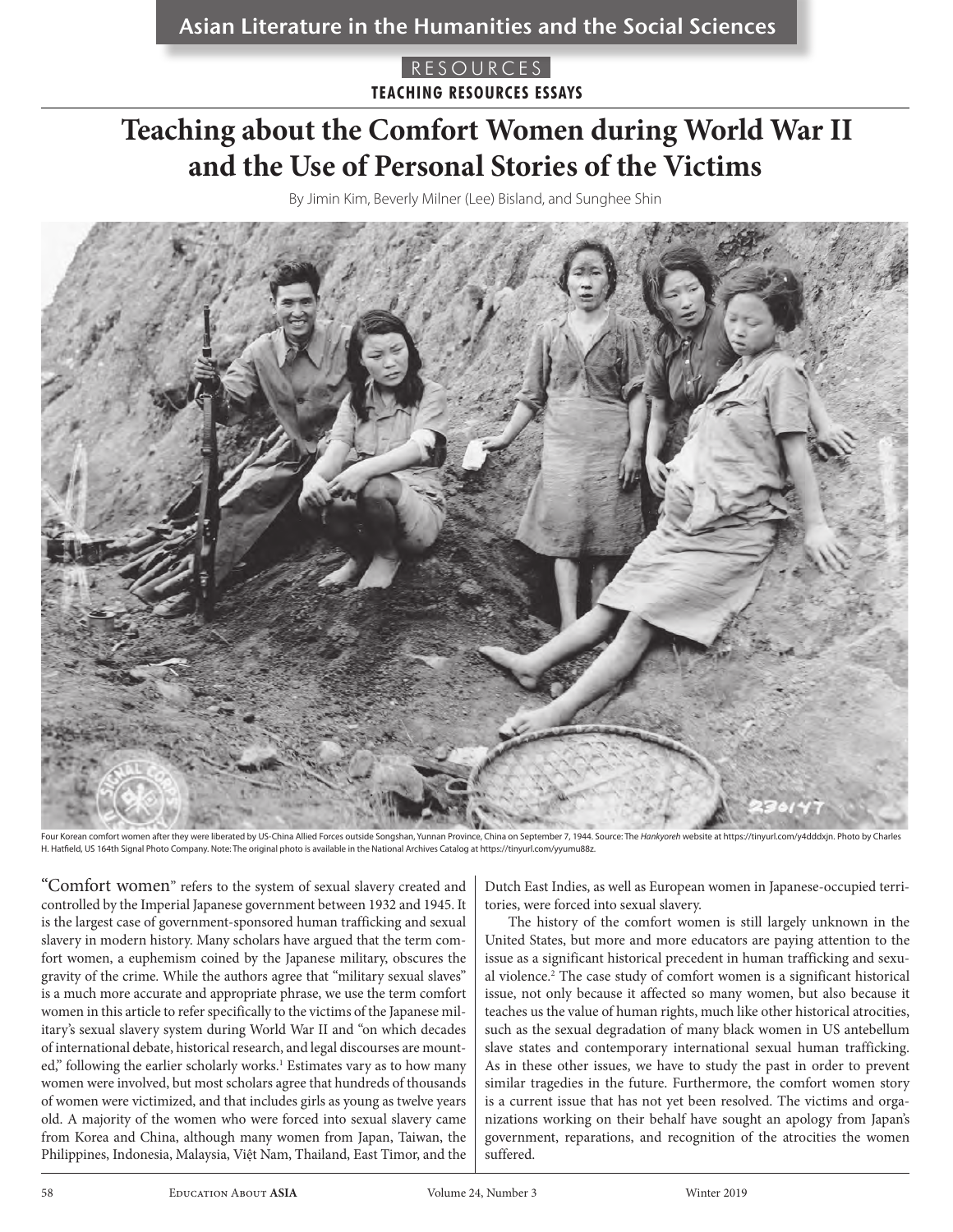# Asian Literature in the Humanities and the Social Sciences

### RESOURCES **TEACHING RESOURCES ESSAYS**

Using personal stories of the comfort women as teaching materials can help educators emphasize the importance of protecting human rights by providing students a vivid picture of the impact that human rights violations have on people's lives. Comfort women stories may be graphic, but are necessary to fully understand the human rights violations that those women endured. For students who hear about today's wars and atrocities from the media, an open and forthright discussion would be helpful to teach how to critically understand such events in both the past and the present.

#### **History of the Comfort Women**



Japanese soldiers waiting in line at a comfort station. Source: *Digital Museum: The Comfort Women Issue and the Asian Women's Fund* website at https://tinyurl.com/y6skq9hv. Photo by Japanese journalist Murase Moriyasu.



Rescued Korean comfort women under Allied protection in Burma. Source: *The Fight for Justice* website at https://tinyurl.com/y4qpvamv.

During the early twentieth century, Japan gradually established its power and control over East Asia, including Taiwan (colonized in 1895), Korea (made a protectorate of Japan in 1905 and annexed in 1910), and Manchuria (a puppet government set up in 1932). Beginning with the outbreak of the Second Sino–Japanese War (1937), Asia was constantly at war, a state of affairs that later became part of World War II. During the period of constant warfare from the early 1930s to 1945, the Japanese Imperial Army implemented and maintained the comfort women system. That the Japanese military set up and controlled the system is clearly evidenced by official Japanese military records and personal memoirs. For example, Okabe Naosaburō, a senior staff officer in the Shanghai Expeditionary Force, wrote the following in his diary, related to establishing a comfort station in the Shangai area in 1932:

# *Comfort stations were established first in Shanghai in 1932, then in Japan, China, the Philippines, Indonesia, Malaya, Thailand, Burma, East New Guinea, Hong Kong, Macau, French Indochina, and other regions.*

*Recently, soldiers have been prowling around everywhere looking for women, and I often heard obscene stories [about their behavior]. As long as conditions are peaceful and the army is not engaged in fighting, these incidents are difficult to prevent. Rather, we should recognize that we can actively provide facilities. I have considered many policy options for resolving the troops' sexual problems and have set to work on realizing that goal. Lieutenant Cononel Nagami [Toshinori] will bear primary responsibility in this matter.*<sup>3</sup>

The document indicates that senior staff officers of each army typically issued orders to establish comfort stations, and staff officers of subordinate units made a plan and carried it out.4 Comfort stations were to be used exclusively for troops and officers. The Japanese military used several justifications for creating the system: to boost army morale; to control the behavior of the soldiers; to contain venereal diseases among the troops; and to prevent rapes by Japanese soldiers, thus avoiding the rise of hostility among the inhabitants of occupied areas.<sup>5</sup>

Comfort stations were established first in Shanghai in 1932, then in Japan, China, the Philippines, Indonesia, Malaya, Thailand, Burma, East New Guinea, Hong Kong, Macau, French Indochina, and other regions. Comfort stations were established wherever the Japanese troops went.6

#### **The Story of Yong Soo Lee**

Comfort stations at the early stage were filled with prostitutes who voluntarily came from Japan. However, as the Japanese army continued military expansion from the late 1930s, it turned to the local population in occupied areas, such as Korea, Taiwan, and China, to coerce women into serving sexually in these stations.

In 1938, the Japanese military began to utilize Japanese or local brokers to "recruit" women, particularly in Korea and Taiwan. It was common that those agents or their subcontractors would go from one city to another, procuring forty to fifty young girls at once. Once they secured enough women, they would send them to China and other war zones. The most common way to "recruit" young girls in Korea was deceit, that is, making false promises of employment as factory workers, nurses, laundry workers, or kitchen helpers in Japan or other Japanese-occupied territories. Typically, daughters of poor peasant families would be deceived by this "recruiting" and would not know the real nature of the work until they were taken into a comfort station.7

Toward the end of the war, the military used the police force to procure women. Many young girls were forcibly taken. We can see how a girl was taken against her will to become a comfort woman in Yong Soo Lee's story.8 Lee was one of three survivors who testified before the US House of Representatives' Foreign Relations Committee about violations of their civil liberties by the Japanese government. This testimony resulted in the passage of the nonbinding US House Resolution 121 (2007), urging Japan to accept full responsibility for the actions of its military. The victims' personal stories from the testimony provide us with a vivid picture of this horrible tragedy.

Lee lived in Taegu, Korea, under Japanese occupation in the early 1940s. Her family was poor, and she received only one year of formal education. She began working in a factory to support her family at the age of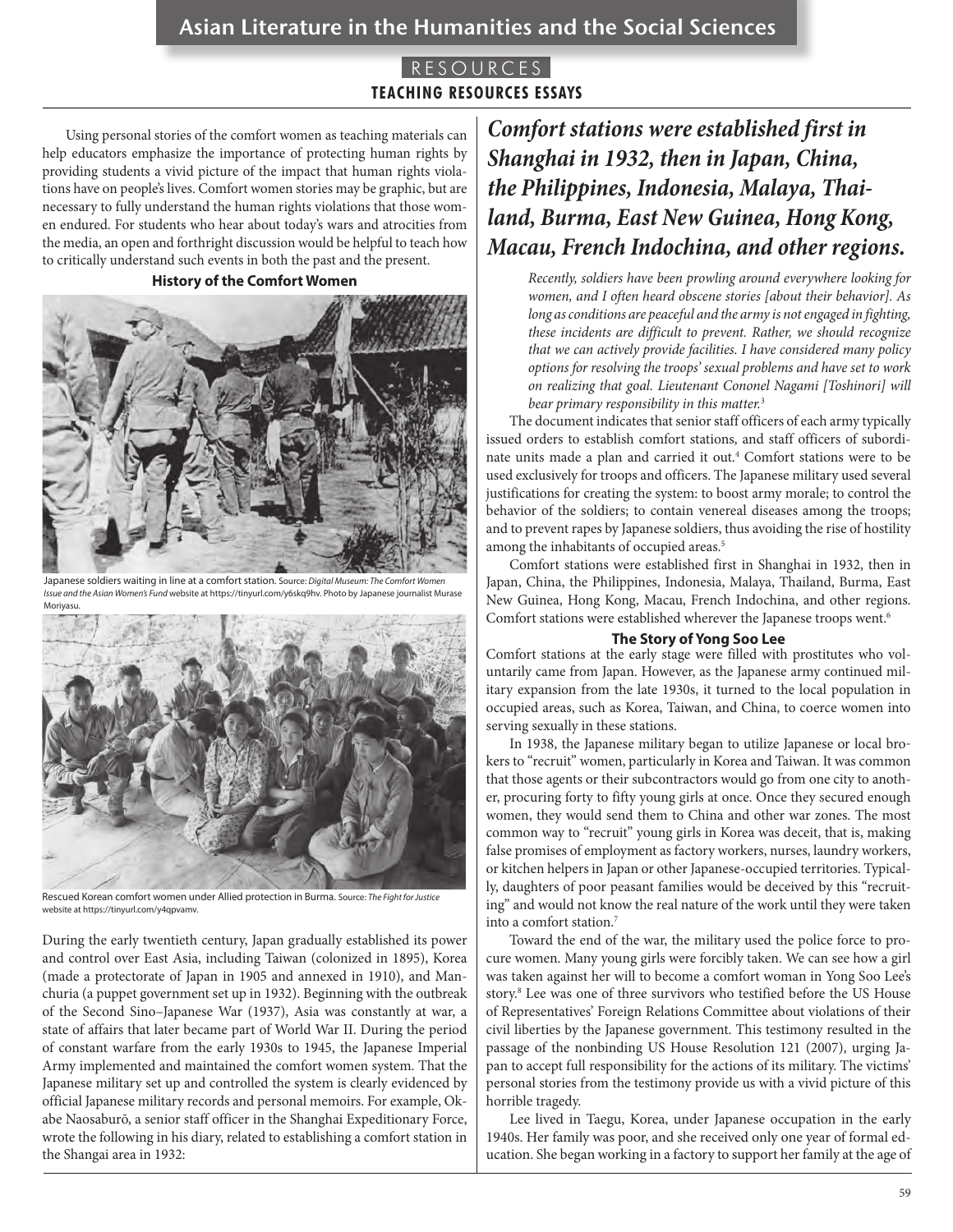# *There were detailed regulations for the use and operation of comfort stations, which is a clear indication that the Japanese military was controlling the system.*

| <b>Regulations for the Use of Comfort Stations</b>                                               |
|--------------------------------------------------------------------------------------------------|
| <b>Clause 59 Basic Principle</b>                                                                 |
| To help to enforce military discipline by providing ways for relax-                              |
| ation and comfort                                                                                |
| <b>Clause 60 Facilities</b>                                                                      |
| Comfort stations are set up inside the south walls of Nikka Hall                                 |
| Visiting days are appointed to each unit.                                                        |
| Hoshi unit-Sunday                                                                                |
| Kuriiwa unit-Monday and Tuesday                                                                  |
| Matsumura unit-Wednesday and Thursday                                                            |
| Narita unit-Saturday                                                                             |
| Achiwa unit-Friday                                                                               |
| Murata unit-Sunday                                                                               |
| Clause 61 Price and Time                                                                         |
| 1 For non-commissioned officers and enlisted men, comfort stations                               |
| are open from 9:00 to 18:00.                                                                     |
| 2 Price                                                                                          |
| Time limit is one hour for one man.                                                              |
| Chinese-1 yen                                                                                    |
| Korean-1 yen 50 sen                                                                              |
| Japanese-2 yen                                                                                   |
| Clause 62 Examination                                                                            |
| Every Monday and Friday are examination days. On Friday women                                    |
| are examined for sexually transmitted disease.                                                   |
| English translation of the 2nd Independent Heavy Siege Artillery Battalion's "Regulation for the |

Use of Comfort Stations." March 1938, *Shiryoshusei*, Vol. II, PP. 351–258. Source: *Asian Women's Fund* website at https://tinyurl.com/y3roaafs.

thirteen. In the autumn of 1944, when she was sixteen years old, she and a friend were taken to Taiwan, where they were forced to work as sexual slaves for the Japanese military. She remembers that a Japanese man came to her home and called her to come out. Without knowing where she was going or why, she was taken away by Japanese soldiers. She met three other girls, and they were all put on a train. They went to Kyôngju first, then to P'yôngan Province in northern Korea. During the trip, Japanese soldiers hit and kicked them, and she sometimes lost consciousness. On a ship and again a train, she was taken to Dalian, Shanghai, and finally Taiwan. Various official documents and testimony verified that comfort women were transported by army cargo ships from Japan and Korea to many places in the Asia–Pacific region. It implies that Japan's Ministry of War was directly involved in transporting those women to war zones, since it was impossible to use any Japanese military ships without the ministry's permission.<sup>9</sup>

On the way and at the comfort station in Taiwan, Lee was raped, beaten, and tortured. She had to serve four or five men a day. Some victims testified that they had to serve up to sixty soldiers a day. Lee was never paid for these services. According to the Japanese policy of the time (the socalled "Rules of Use for Military Comfort Stations"), acts of abuse against comfort women were prohibited, but daily violence by comfort station operators or soldiers was common. There were detailed regulations for the use and operation of comfort stations, which is a clear indication that the



Yong Soo Lee delivering her 2007 testimony before the US House of Representatives' Foreign Relations Committee about violations of their civil liberties by the Japanese government. Source: Screen capture from *House Hearing on WW2 Korean Comfort Women* on *YouTube* at https://tinyurl.com/y238hdvb.

Japanese military was controlling the system. For example, the regulations of the Huayue-lou comfort station in Nanjing, dated March 6, 1939, includes clauses on the medical examination of those women, the schedule and fees both for soldiers and officers in different rankings, and the requirement to use condoms.10

Nevertheless, these regulations were not enforced on-site, particularly at the temporary comfort stations on the frontline, where no strict supervision and an insufficient supply of condoms were problems. Soldiers refused to use condoms, and medical staff was not always available. Many women were forced to work even after they had been infected with sexually transmitted diseases. In some cases, including the Shanghai comfort station, the Japanese military forced the women to receive an injection of Salvarsan or Arsphenamine to prevent syphilis. Salvarsan is extremely toxic, and many women who received it suffered from serious side effects, such as infertility. Also, the fees charged by the comfort stations did not go to the women, but to those who ran the comfort stations. Even though some women could put their savings into military postal savings accounts, they were unable to withdraw their money during and after the war.<sup>11</sup>

For the women, refusal to serve meant immediate punishment and torture. Lee said that the girls were warned that if they tried to venture beyond the confines of the station, they would be killed. As she was so frightened and did not know where she was, she could not think of escape. Another survivor from Korea, Ok-sun Yi, described how strict the surveillance at the comfort station was. She tried to escape once, but was caught by Japanese soldiers and stabbed in the arm and leg. She still has those scars, permanent reminders of what she went through. She said that many women were assaulted, tortured, killed, or committed suicide at the comfort station. Yi commented, "It was not a 'comfort' station. It was a slaughterhouse!"12 The accusation shows the striking contrast between the dictionary definition of the word "comfort" and the horrible reality of the comfort women system. Yi's point is supported by other survivors' stories that in comfort stations, including the one in Qhaojiauyan, Hainan Island, China, comfort women who were "too sick to work were killed rather than given medical treatment."13 Other survivors testified that they were prohibited from going out or only allowed to go out for specific purposes under heavy surveillance. Even if they were allowed to go out, unfamiliarity with the local languages and geography made it impossible for the women to escape. In addition, those who did attempt to escape were publicly tortured and killed as examples to the others. According to testimony, when comfort women died, they were not properly buried and were instead abandoned in the street. The women were hungry and constantly abused.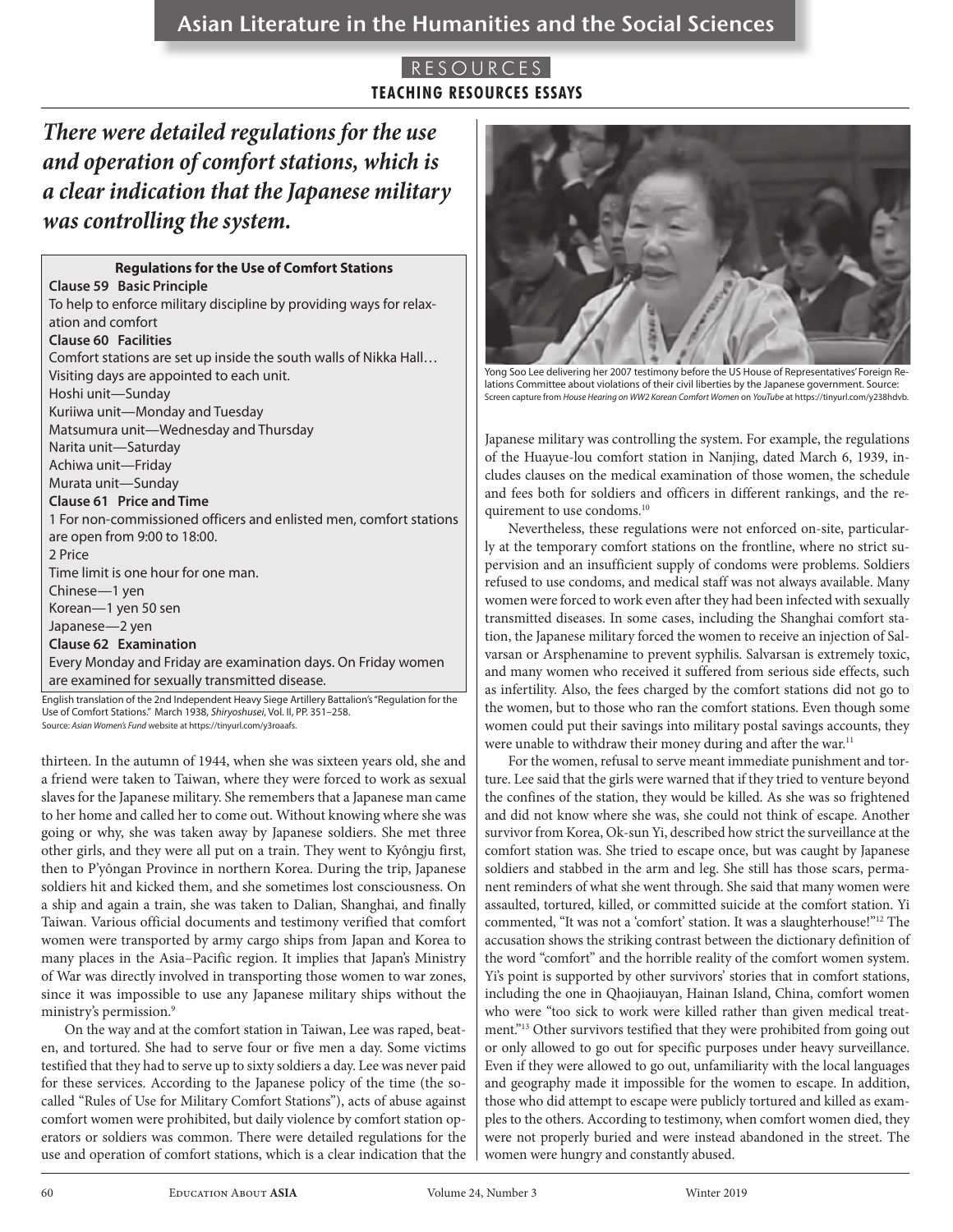Lee said that the women were given Japanese names and were not allowed to speak in Korean. If they were caught doing so, they were beaten. Many other Korean survivors similarly testified about being prohibited from speaking Korean. Presumably, it was part of the "Japanization

policy" in the 1940s that required all Koreans to change their names to Japanese-style names and to speak only Japanese. But it was also to keep the women from escaping. Some survivors testified that they were ordered to sit apart from each other on carriages or ships while they were transported to war zones so that they could not talk. Other survivors said that at the comfort station, the Japanese soliders did not allow the women to congregate and talk, as they were afraid that the women might plan an escape together.

Comfort women on the frontlines had to share the fate of the Japanese soldiers. During frequent air raids, these women, along with the soldiers, had to be evacuated and hidden in mountains or caves. Lee described how, after the bombing ceased, the soldiers would set up makeshift tents and make the women serve them. Many women were killed by bombings or drowned in transit when transport ships sank. After the war, many other comfort women were murdered by retreating Japanese soldiers or abandoned. Some of the victims were rescued or captured as prisoners of war by the Allied Forces and eventually sent home. Lee was one of them. After the war, she was in a POW camp and then went home. When her mother saw her, she thought Lee was a ghost and fainted.

Even after coming back to her hometown, Lee suffered from serious psychological trauma and social stigma, in addition to physical injuries, like many other survivors. Lee said that she could not tell her story to anybody for decades and that the shame of her shattered childhood has haunted her through her life. Some people, she said, might think what happened to her sounds like a movie script or a novel, but she assured them that these are true things that really happened to her. She could not think about getting married after all she had experienced during the war. In 1992, Kim Hak-soon, a survivor, testified in public for the first time. Encouraged by Kim's testimony and by support groups working on behalf of survivors, Lee broke her silence and began to talk about her experiences during World War II. Lee has now become a public figure and an activist for the women's right movement, pressing the Japanese government for official acknowledgments and apologies to the comfort women to this day. She has attended numerous international conferences and US congressional hearings, and presented her testimony in Japan, the United States, China, and Taiwan to promote public awareness of the comfort women issue.

#### **The Story of Jan Ruff O'Herne**

Jan O'Herne is another survivor who testified at the US Congressional hearing in 2007. She was born in Java, in the former Dutch East Indies (now Indonesia), in 1923, a fourth-generation member of a Dutch family. She grew up on a sugar plantation. When she was nineteen years old in 1942, Japanese troops invaded Java and interned thousands of Dutch women and children, including O'Herne's family, in a prison camp. In 1944, when she was twenty-one years old, she was forced into a brothel to become a sex slave for the Japanese military. One day, high-ranking Japanese officers arrived at the camp and ordered all single girls from seventeen years old to line up in the compound. They paced along the line, eyeing the women up and down, and selected ten pretty girls from the camp. O'Herne was one of them. The whole camp protested, and the girls' mothers tried to pull the girls back. O'Herne embraced her mother, not knowing if she was ever going to see her

*"They had stripped me of everything. They had taken everything away from me, my youth, my self-esteem, my dignity, my freedom, my possessions, and my family."*

> again. Those girls were thrown into an army truck and taken to a Dutch colonial house in Semarang, which turned out to be a brothel.

> Although they protested, the girls were given Japanese names and were dragged away, one by one. She could hear the screaming coming from the bedrooms. She was raped "in a most brutal way," and there were still more



Jan Ruff O'Herne shortly before the Japanese occupation of the Dutch East Indies. Source: *Wikipedia* at https://tinyurl.com/ycaggj7f.

Japanese soldiers waiting. This went on all night, and "this was only the beginning, week after week, month after month." The girls were "systematically beaten and raped day and night," O'Herne said. "They had stripped me of everything. They had taken everything away from me, my youth, my self-esteem, my dignity, my freedom, my possessions, and my family."



O'Herne with South Korean comfort women survivors in a hearing organized by the US House of Representatives' Subcommittee of Asia, the Pacific, and Nonproliferation in Washington, DC, in February 2007. Source: YouTube at https://tinyurl.com/y238hdvb.

She was repeatedly abused, beaten, and raped for three months. She was returned to prison camp with threats that her family would be killed if she revealed the truth about the atrocities.

Survivors in the Philippines have also testified that they were forcibly abducted and taken to comfort stations. At many places in the Philippines and China toward the end of the war, the Japanese troops directly secured young women to fill the comfort stations.<sup>14</sup> At an interview, a Filipino suvivor, Hiralia Bustamante, said that she was kidnapped by Japanese soldiers on her way home from helping her mother pick rice. She was taken to a house and confined in rooms with two or three other women who were also kidnapped. They were not allowed to talk to each other and ordered to cook and clean during the day. Every night, they were raped by the Japanese soldiers. Nobody could escape. If anyone tried to escape, they would be shot to death on the scene or executed in public. The horror lasted for several months.<sup>15</sup>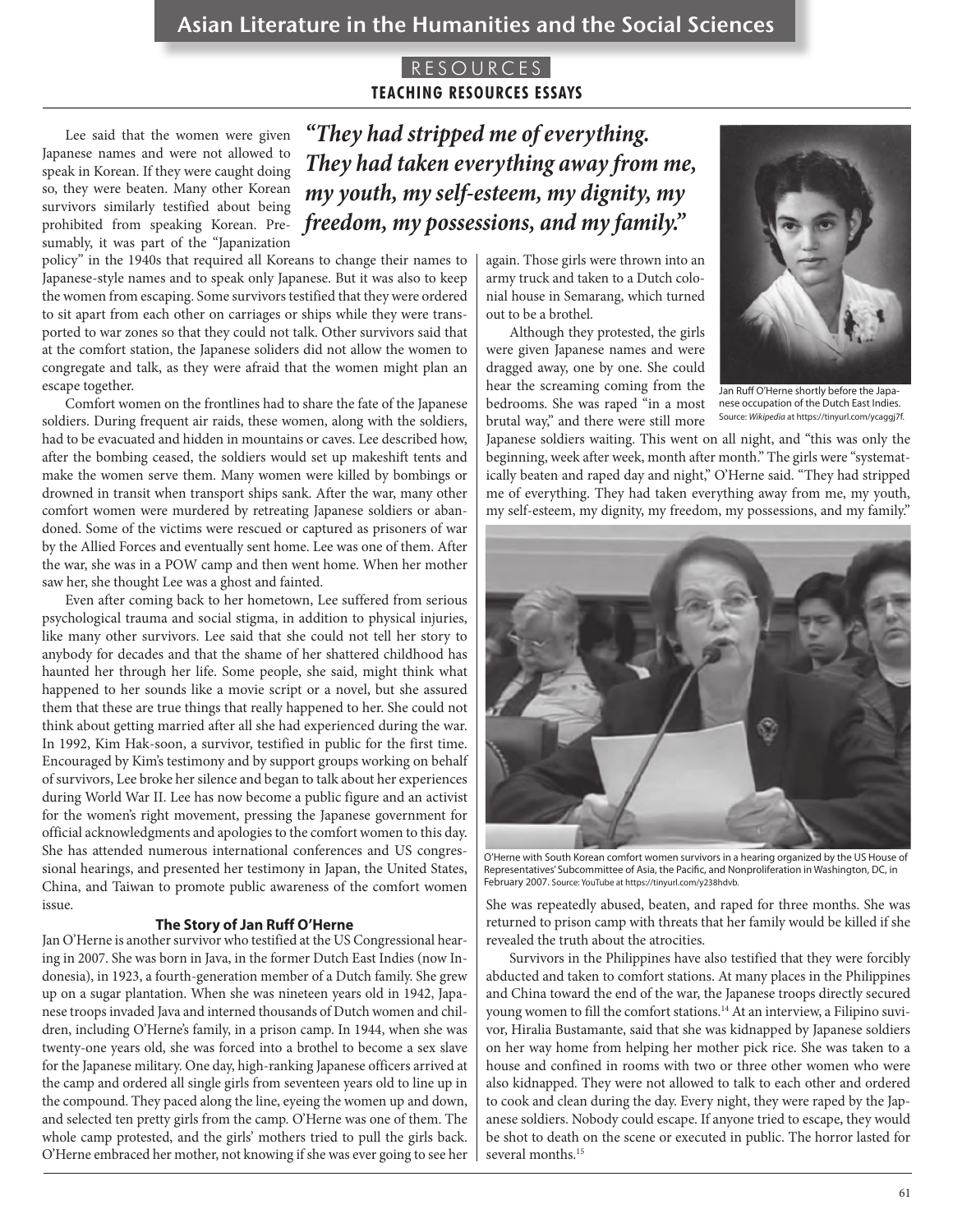

*Comfort Women Column of Strength* memorial in San Francisco, California. Photo by Phyllis Kim.

It took fifty years for O'Herne and many other survivors' lives to become a human rights issue. While testifying to the US Congress, O'Herne said that "the war never ended for the comfort women." In 1992, when the war in Bosnia broke out, O'Herne saw that women were again being violated in an organized way, and she also watched comfort women survivors on TV as they pleaded for justice, for an apology, and compensation from the Japanese government. That was when O'Herne decided to break her silence in order to back up the other survivors and to prevent similar crimes against women. She testified as a witness at the international public hearing on Japanese war crimes in Tokyo, Japan, in 1992.

O'Herne has worked for the plight of comfort women in Australia and other countries and for the protection of women in war. O'Herne highlights that time is running out. After sixty years (as of 2007, when she testified in front of the US Congress), the comfort women deserve justice. Even though their background and experiences vary, those former comfort women have surprisingly similar demands with each other. They have sought a formal apology from the Japanese government, legal compensation and reparations, a thorough investigation of the comfort women system, and recognition of the atrocities that they suffered through the establishment of memorials and museums. They especially want the inclusion of their story in Japanese textbooks. They want future generations to know about this atrocity.

O'Herne has worked with the Human Rights Commission, the International Red Cross, and Amnesty International, speaking throughout the world on this issue. She received a knighthood from Queen Beatrix of the Netherlands in September 2001 and the ANZAC Peace Prize in 2001 in recognition of her contributions to international peace and goodwill.

#### **What the Stories Tell Us**

The stories of these women represent the stories of many more victims, dead and alive. Sex trafficking and exploitation is a denial of human rights and civil liberties. The Comfort Women are an important case study because they represent as an institutionalized government-sponsored sex trafficking operation during wartime, and also as an ongoing issue. As Margaret Stetz points out, teaching about the comfort women will encourage solidarity with these victims, who deserve support, and help a new generation understand their experiences of sexual violence.16

Although the comfort women issue is often depicted as a nationalist conflict between Korea and Japan on the media,<sup>17</sup> those stories of former comfort women let us turn to their personal lives and approach this issue from a human rights perspective, transcending national boundaries. The active redress movement for the comfort women in the US is a good example. Japanese–American Congressman Mike Honda introduced HR 121 in the US Congress. Following its passage in 2007, similar resolutions urging the Japanese government to acknowledge and apologize were passed in city councils in many American cities and other countries, including the Philippines, the Netherlands, Canada, as well as the European Union. Over the following years, comfort women memorials were installed in at least ten cities across the US, including Palisades Park, New Jersey; Fairfax County, Virginia; and Glendale, California. While Korean–American groups initiated this move in the beginning, public-private partnerships and cross-cultural linkages have been a driving force of the comfort women awareness movement in the US. For example, the Comfort Women Memorial Peace Garden in Fairfax County, Virginia, is a result of the cooperation between a Korean–American activist group, the Washington Coalition of Comfort Women Issues (WCCW), and the Fairfax County government, who considered the comfort women a history of women's rights and human trafficking that resonated with their own serious teen trafficking issue in 2014.18 The comfort women memorial in San Francisco is another prime example of cross-cultural efforts regarding this issue. A cross-cultural nonprofit organization, Comfort Women Justice Coalition, initiated the installation of a memorial. In 2015, the San Francisco Board of Supervisors unanimously passed a resolution to build a memorial dedicated to the comfort women to educate the community about stopping human trafficking of women and young girls. The statue was unveiled in 2017. This bronze statue presents three teenage girls, representing China, Korea, and the Philippines, standing in a circle, holding hands. Next to them is an elderly woman figure in Korean dress, looking at the young girls. The inscription starts with a former comfort woman's remark: "Our worst fear is that our painful history during World War II will be forgotten."

#### **Survivors' Stories as Teaching Material**

Using victims' personal stories as teaching materials has many benefits. We conclude this essay by presenting the reactions of students who learned about the comfort women issue through the survivors' personal stories. One of the authors conducted a special internship program with urban community college students on war crimes that focused on East Asia during World War II. The students were both male and female and of diverse ethnicities. Using Skype, the students interviewed comfort women survivors in Korea and the Philippines. The survivors told stories of being tricked into prostitution and treated brutally. After classroom discussion and interviews with survivors, students reacted strongly. One student talked about how he had learned the facts of the comfort women system in the internship class, but interviewing one of the survivors and learning her personal story made the history real to him. He has a fifteen-year-old sister, which helped him relate to the survivor's story, as this survivor was taken to a comfort station when she was fifteen. He said that he would not know